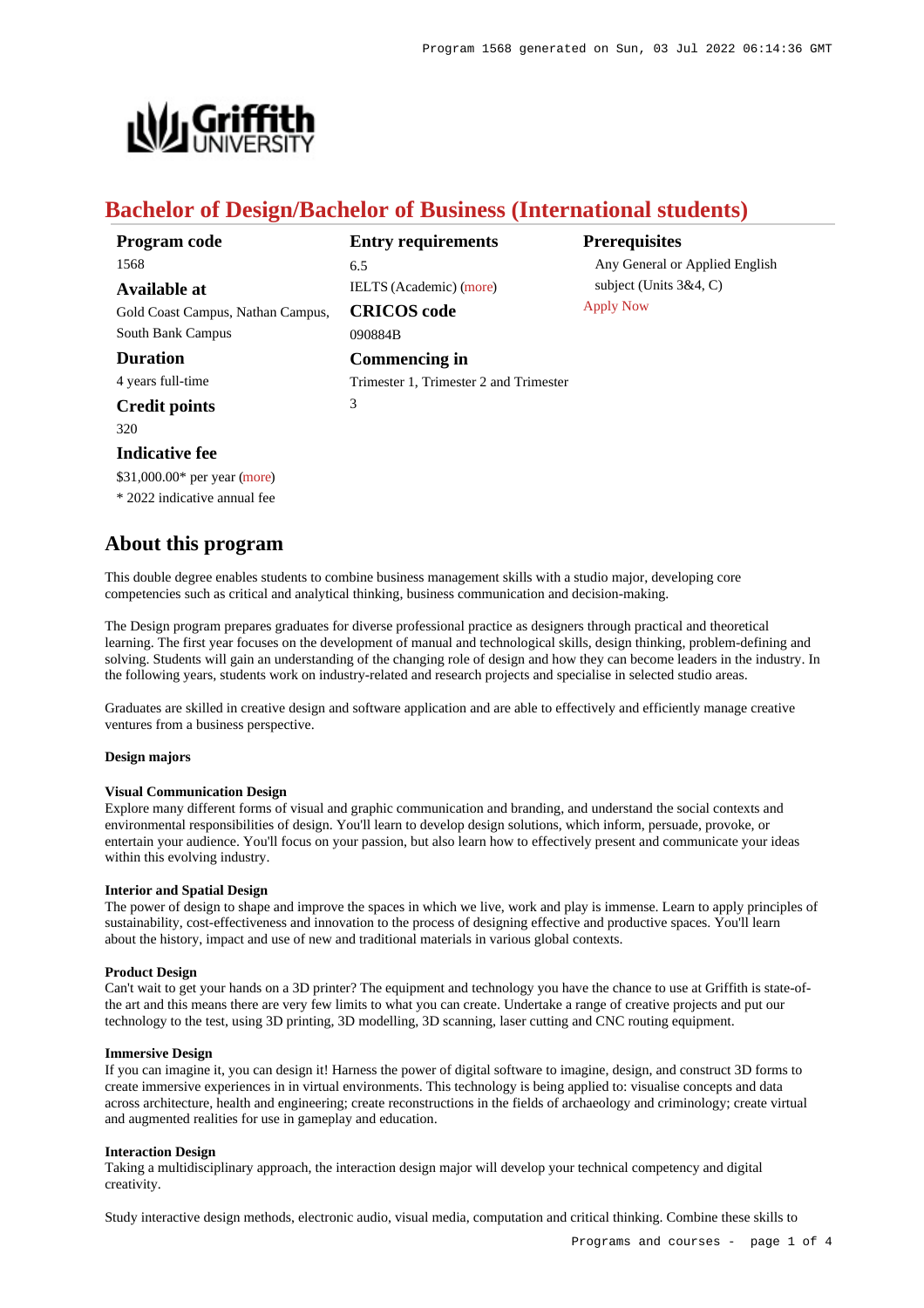produce imaginative concepts, functioning prototypes, digital audio-visual artefacts, and technically mediated interaction designs for everyday life.

## **Business majors**

- Accounting Extended major (Gold Coast, Nathan, Online)
- Asian Business Extended major (Gold Coast, Nathan, Online)
- Asian Engagement (Nathan, Online)
- Behavioural Science (Gold Coast, Nathan, Online)
- Business Analytics (Gold Coast, Nathan, Online)
- Economics (Gold Coast, Nathan, Online)
- Employment Relations (Nathan, Online)
- Event Management (Gold Coast, Nathan, Online)
- Finance (Gold Coast, Nathan, Online)
- Financial Planning Extended major (Gold Coast, Nathan, Online)
- Government and International Relations (Gold Coast, Nathan, Online)
- Human Resource Management (Gold Coast, Nathan, Online)
- Innovation and Entrepreneurship (Gold Coast, Nathan, Online)
- International Business Extended major (Gold Coast, Nathan, Online)
- Logistics and Supply Chain Management (Gold Coast, Nathan, Online)
- Management (Gold Coast, Nathan, Online)
- Marketing (Gold Coast, Nathan, Online)
- Real Estate and Property Development (Gold Coast, Nathan, Online)
- Sport Management (Gold Coast, Nathan, Online)
- Sustainable Business (Nathan, Online)
- Taxation (Nathan, Online)
- Tourism Management (Gold Coast, Nathan, Online)

Students can also choose not to complete a major, selecting from a range of courses that provide broad knowledge for a career in business management.

# [My attendance during the program](https://www148.griffith.edu.au/programs-courses/Program/1568/Overview/International#attendance)

#### **Attendance information**

The Bachelor of Design/Bachelor of Business is offered full-time on-campus on the South Bank, Nathan and Gold Coast campuses.

#### **Studying amid COVID-19**

The University's Mandatory COVID-19 Vaccination or Testing policy is under review and consultation and will be suspended from 14/4/2022. Please visit [Studying amid COVID-19](https://www.griffith.edu.au/coronavirus/studying-amid-covid-19) for more information.

If you are an International student on a student visa, you must ensure that you enrol in a way that will allow you to complete your enrolment within the expected program duration as stated on your Confirmation of Enrolment (CoE).

#### **Work-integrated learning**

In this program, Visual Communication Design students may be required to attend the QCA Liveworm studio to undertake work experience. External intern placements for Visual Communication, Interior and Product Design students will also be available.

### [My career opportunities](https://www148.griffith.edu.au/programs-courses/Program/1568/Overview/International#opportunities)

### **My career opportunities**

You may find employment opportunities in graphic design, interior design, product design, digital web design, design management, design education, film and television, theatre, furniture design, digital media, business development, business management, marketing and sales, market research, government.

## [Program accreditation](https://www148.griffith.edu.au/programs-courses/Program/1568/Overview/International#accreditation)

# **Program accreditation**

Depending on the major you complete, you can graduate with a degree accredited by: Accounting major: [Chartered Accountants Australia and New Zealand \(CA ANZ\)](https://www.charteredaccountantsanz.com/) and [CPA Australia](https://www.cpaaustralia.com.au/).

### [Professional recognition](https://www148.griffith.edu.au/programs-courses/Program/1568/Overview/International#recognition)

## **Professional recognition**

The Bachelor of Design is recognised by the [Design Institute of Australia](http://www.dia.org.au/).

Depending upon your choice of Business major, you may be eligible for admission to one of the following professional bodies: Programs and courses - page 2 of 4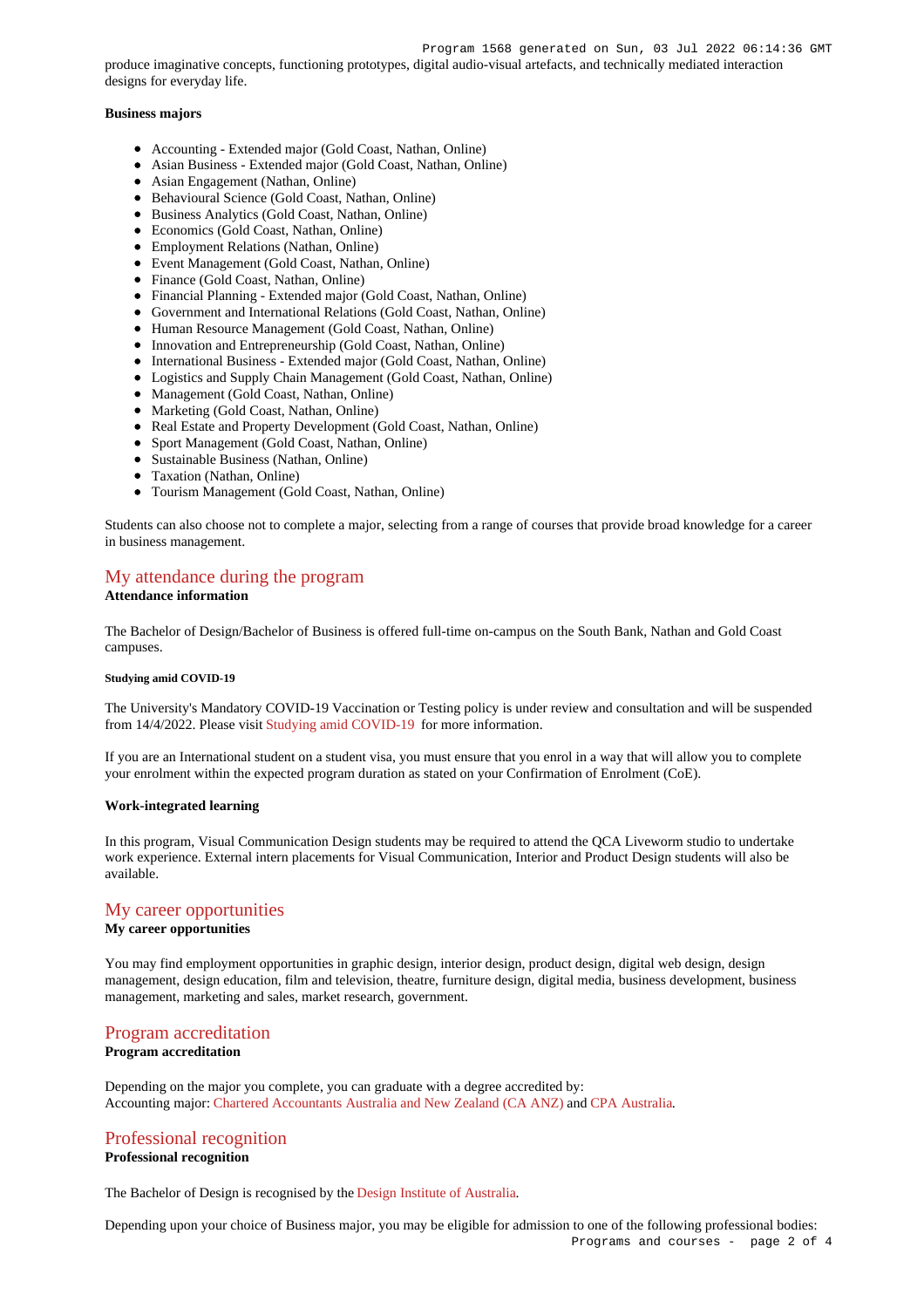- Australian Marketing Institute
- Australian Institute of Management.

# [Pathways to further study](https://www148.griffith.edu.au/programs-courses/Program/1568/Overview/International#pathways)

## **Pathways to further study**

Graduates of this program may continue their studies by undertaking the [Bachelor of Design \(Honours\) \(2043\)](https://www148.griffith.edu.au/Search/Results?SearchText=2043) or the [Bachelor](https://www148.griffith.edu.au/Search/Results?SearchText=2088) [of Business \(Honours\) \(2088\)](https://www148.griffith.edu.au/Search/Results?SearchText=2088).

# [What are the fees?](https://www148.griffith.edu.au/programs-courses/Program/1568/Overview/International#fees)

# **International students**

An International student is one who is not:

- an Australian or New Zealand citizen or
- a person who has Australian permanent resident status.

#### **Indicative annual tuition fee**

The indicative annual tuition fee is calculated based on a standard full-time study load which is usually 80 credit points (two full-time trimesters).

The indicative annual tuition fee is based on current conditions and available data and should only be used as a guide. These fees are reviewed annually and are subject to change.

#### **Tuition fees**

- An International student pays tuition fees.
- Students are liable for tuition fees for the courses they are enrolled in as at the census date.
- The tuition fee for students who commence their program prior to 2014 is charged according to the approved program fee for the trimester in which the student commenced the program.
- The tuition fee for students who commence their program from 2014 onwards is charged according to the approved program fee for the trimester in which the student is enrolled.

#### **Program fees for the Bachelor of Design/Bachelor of Business (1568)**

Fees for this program can be found on the Programs and Courses website in the "Overview and fees" section. Select your commencing year to view your fees.

#### **Changing programs**

If an International student changes to a different program they will be subject to the approved program fee for the trimester in which they are enrolled.

## **Permanent resident status**

If an **undergraduate student** obtains permanent resident status in Australia after commencing study in a program, and the student can provide evidence of permanent resident status prior to the census date (of the trimester in which they are enrolled), the student will be provided with a domestic fee-paying place.

The student may then apply for a Commonwealth supported place at the next admission period provided that the student satisfies the conditions for transfer from a domestic fee-paying place to a Commonwealth supported place as set out in the [Undergraduate Programs Admission Policy](http://policies.griffith.edu.au/pdf/Undergraduate Programs Admission Policy.pdf).

If a **postgraduate student** obtains permanent resident status in Australia after commencing study in a program, and the student can provide evidence of permanent resident status prior to the census date (of the trimester in which they are enrolled), the student will automatically be considered for a Commonwealth supported place (subject to availability) or a domestic feepaying place as applicable for the program.

If a **research student** obtains permanent resident status in Australia after commencing study in a program, and the student can provide evidence of permanent resident status prior to the census date (of the trimester in which they are enrolled), the student will automatically be considered for a Commonwealth Government Research Training Program (RTP) Fee Offset or a domestic fee-paying place as applicable for the program.

### **Further information**

- [Fees and Charges Policy:](https://policies.griffith.edu.au/pdf/Fees and Charges Policy.pdf)
	- [Schedule B Fees for International Students](https://policies.griffith.edu.au/pdf/Fees and Charges Policy Schedule B.pdf)
	- [Schedule G Fees for Non-award and Continuing Education Students](https://policies.griffith.edu.au/pdf/Fees and Charges Policy Schedule G.pdf)
	- [Schedule I Administrative and Miscellaneous Charges](https://policies.griffith.edu.au/pdf/Fees and Charges Policy Schedule I.pdf)
- [Cost of studying in Australia](https://www.griffith.edu.au/life-at-griffith/australia/cost-of-studying)